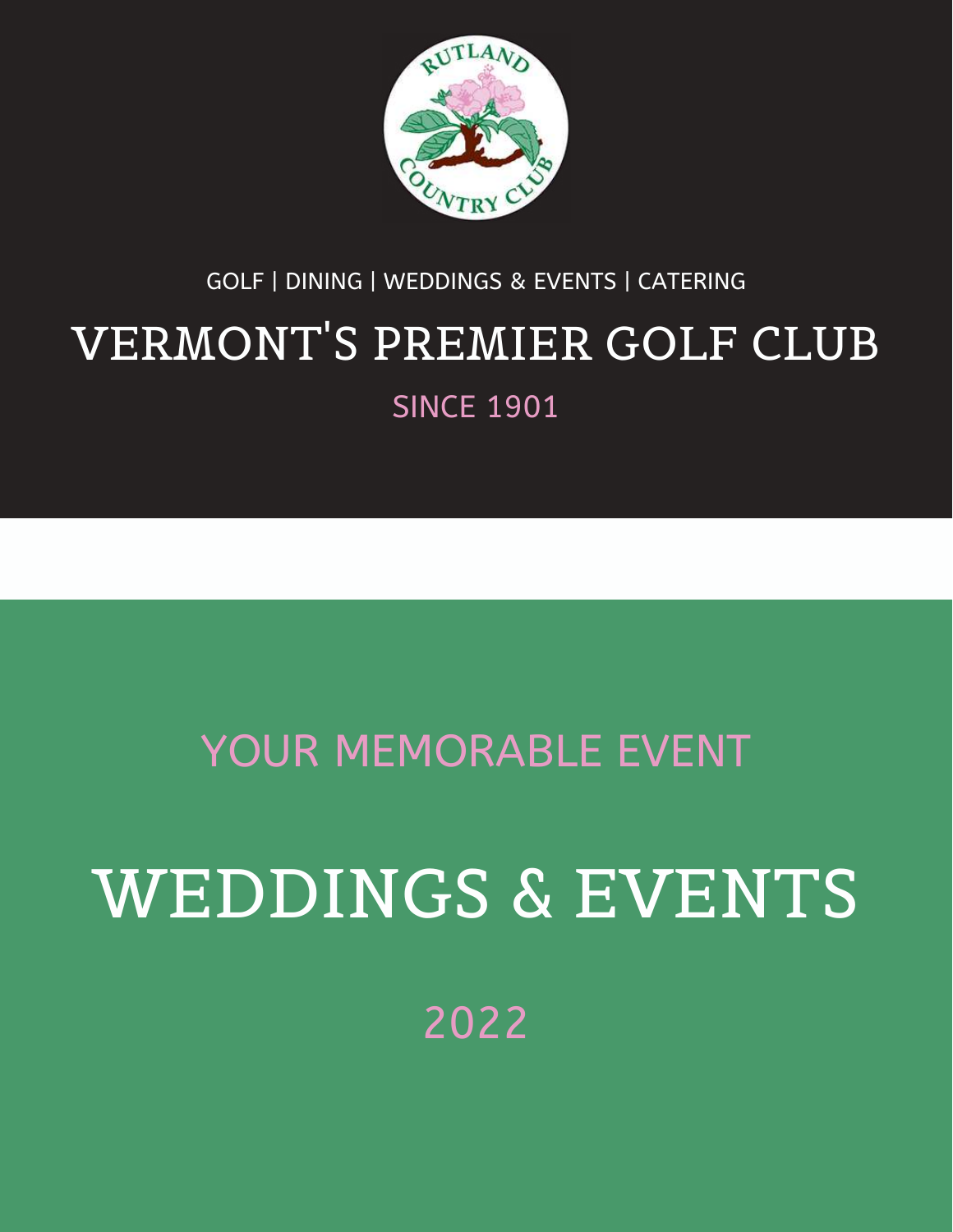

### Deposits

Weddings: A non-refundable deposit of \$400.00 must be submitted within ten (10) days of booking to guarantee your selected date. Other Events: A non-refundable deposit of \$200.00 must be submitted within ten (10) days of booking to guarantee your selected date. All Events: No date will be quaranteed without a deposit. Contract and party arrangements will be made at the time of the deposit.

### Guarantee

To help make your day special, we ask your cooperation in confirming the number of guests expected ten (10) business days prior to your event. This number is your guarantee and may not be lowered. If a confirmation number is not received by the due date, the expected attendance will become the number of guests guaranteed. We will set your room for 5% over your guarantee. Final charges will be based upon your guarantee or the actual attendance, whichever is greater.

### Recommended Vendors

Please consider using our list of recommended vendors to make your day extra special

### Get Started

To begin creating the wedding of your dreams, please contact us at 802-773-7061, fill out our request form or e-mail us events@rutlandcountryclub.com.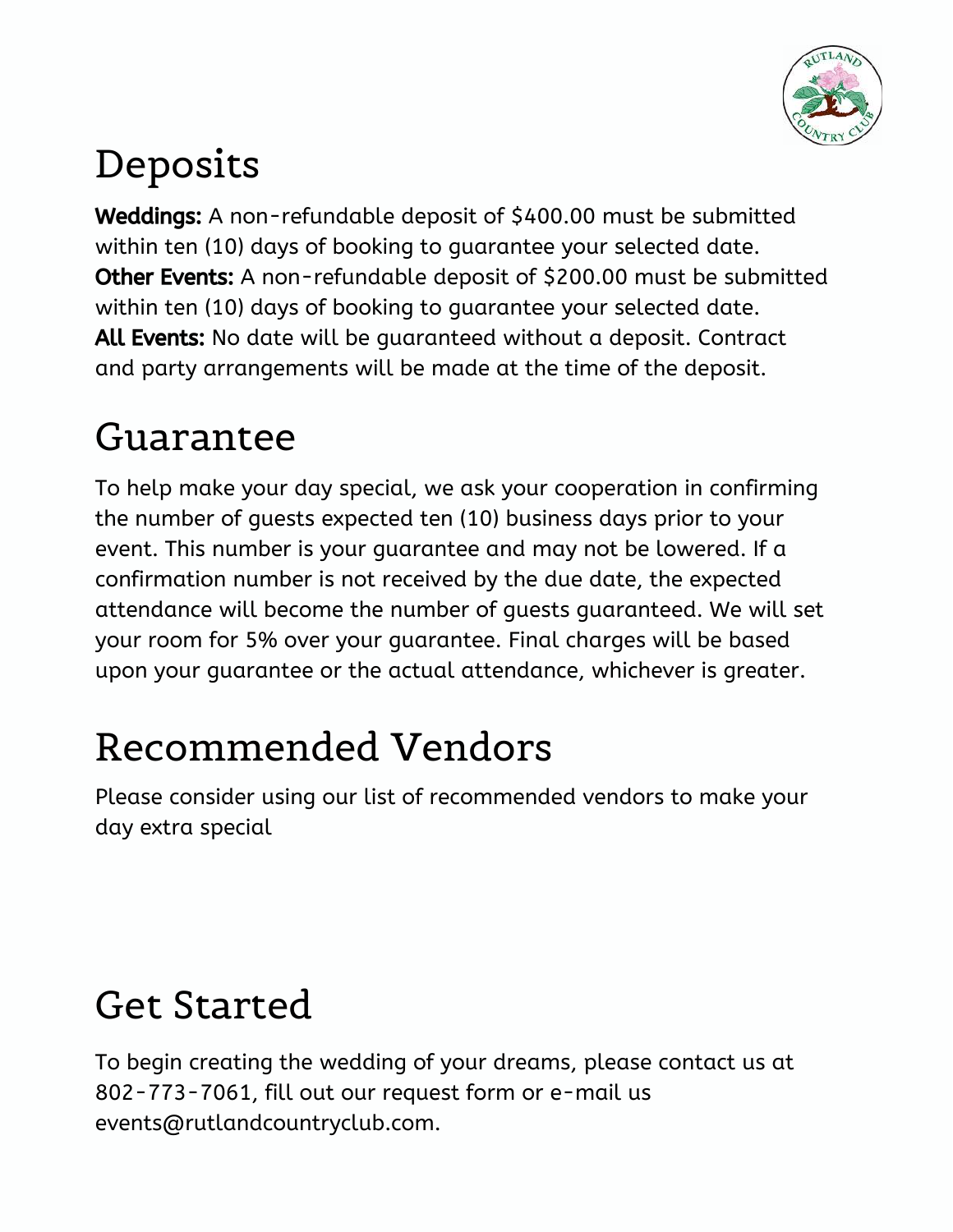## Policies



- Due to safety regulations, rice, confetti, birdseed and/or glitter will not be permitted on the premises, whether it is in the clubhouse or on the grounds. Failure to adhere to this policy will result in a minimum additional clean-up charge of \$250.00.

- Special decorations must be approved by management prior to your event. Nothing shall be attached to the walls in any room without approval. No fixed club decorations in any room may be removed.

- A very accurate cost calculation has been made of all menus and service. However, due to the fluctuating market, all prices listed are subject to change. All prices will be guaranteed sixty (60) days prior to your function date.

- The introduction of outside food and beverage for consumption at an event is not permitted (except wedding cake).

- No leftover food or beverage may be removed from the clubhouse (with the exception of the wedding cake or prepaid wine).

- There will be no buffet served to a group consisting of less than forty (40) people. For groups of less then forty (40) people a surcharge will be applied.

- Dietary substitutes will be made available, upon request, with prior notice of seventy-two (72) hours.

- The club is not responsible for personal property of guests which may be stolen, lost, or misplaced at a private party.

- The club may require, for certain events, the services of a security guard provided at the client's expense.

- All functions are available for a six (6) hour time limit. Set up may be done the day of the event with decorations taken down at the conclusion. Any time over the allowance will be charged two hundred dollars (\$200.00) per hour.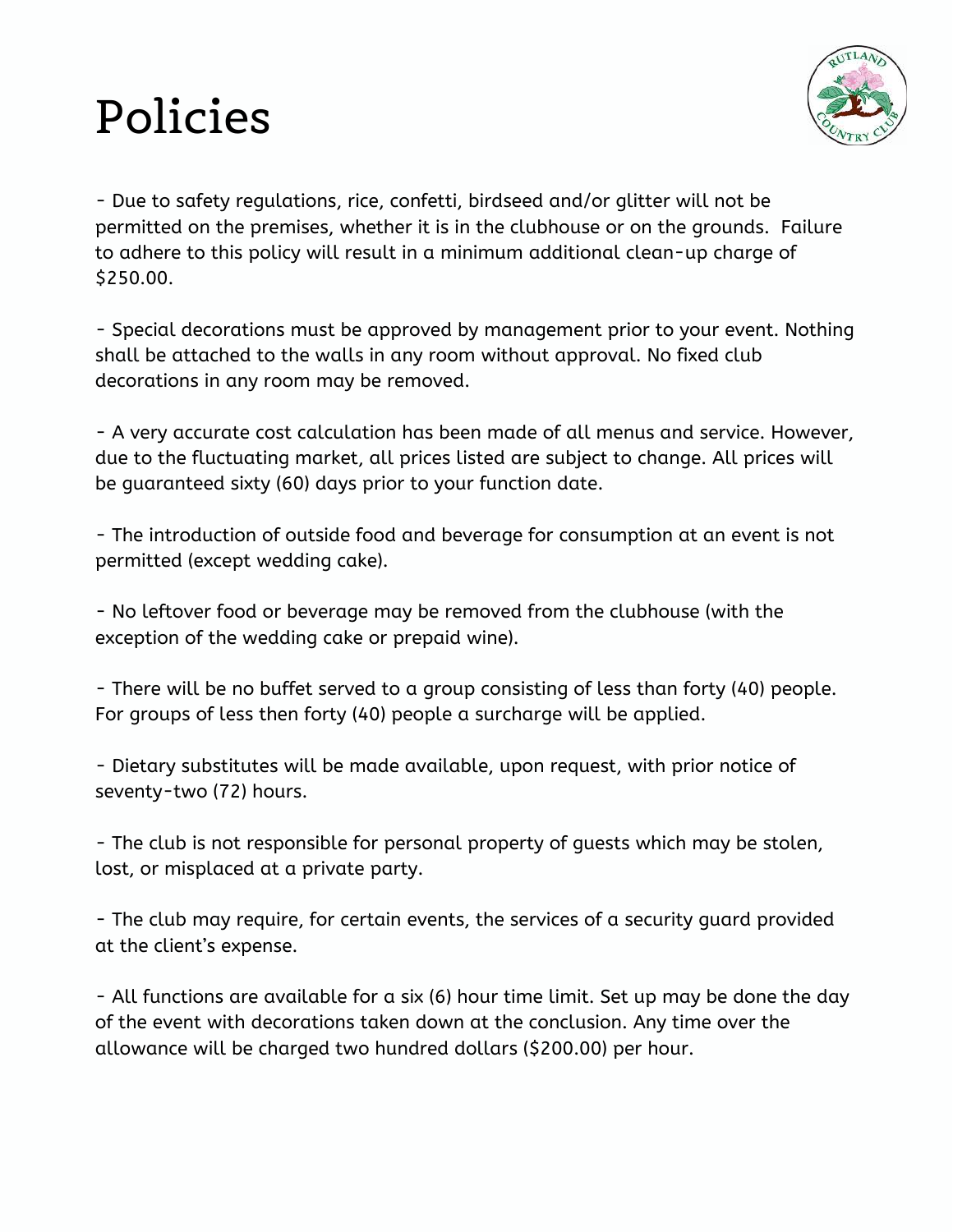### Room Capacities, Fees, & Services **The Clubhouse**



Includes use of the restaurant and backroom. Rutland Country Club will close the entire clubhouse to those not attending the function.

Rent the receptions tent for an additional fee.

\$50++ per person Food & Beverage Minimum

#### **Banquet Room**

Enjoy your reception or special occasion in our spacious and versatile banquet hall with

views overlooking our gorgeous golf course. Seating up to 125 people.

Monday - Thursday Non Member Room Rental \$350

Friday - Sunday Non Member Room Rental \$500

\$25++ per person Food & Beverage Minimum

### **Outdoor Reception Tent**

Our outdoor tent is the perfect location for your dream wedding reception. With wood flooring, string & fixture lighting, and drapery you'll be dancing the night away. Seating up to 175 people

-or-

Cocktail Hour Event up to 225 people \$50++ per person Food & Beverage Minimum

#### **Pricing for Reception Tent**

**Reception Tent - Nonmembers** Saturday | \$2,500 Friday & Sunday | \$1,500

### Monday-Thursday | \$500

#### **Reception Tent - Members\*** Saturday | \$1,800

Friday & Sunday | \$800 Monday-Thursday | \$300 \*Does not include Fareway Members **Tent & Clubhouse - Nonmembers** Saturday | \$5,000 Friday & Saturday | \$4,000

Monday-Thursday | \$3,000

#### **Tent & Clubhouse - Members\***

Saturday | \$3,300 Friday & Sunday | \$2,500 Monday-Thursday | \$1,800 \*Does not include Fareway Members

### **Services**

#### **Additional Labor Charges**

Additional Chef or Carver | \$100 Extra Bartenders | \$125 Extra Waitstaff | \$125

#### **Service Charges**

Service Charge | 22% Vermont Meals Tax | 10% Vermont Liquor Tax | 11% Vermont Sales Tax | 7% Charges added to the bill unless otherwise noted. Includes a 1% local option tax.

#### **Included**

Extension Cords, Podium & Microphone, Projection Screen, Wi-Fi, Easels, House Linens for Dining Tables Only

#### **Additional Rentals**

Additional Tables & Chairs Specialty Linens Dance Floor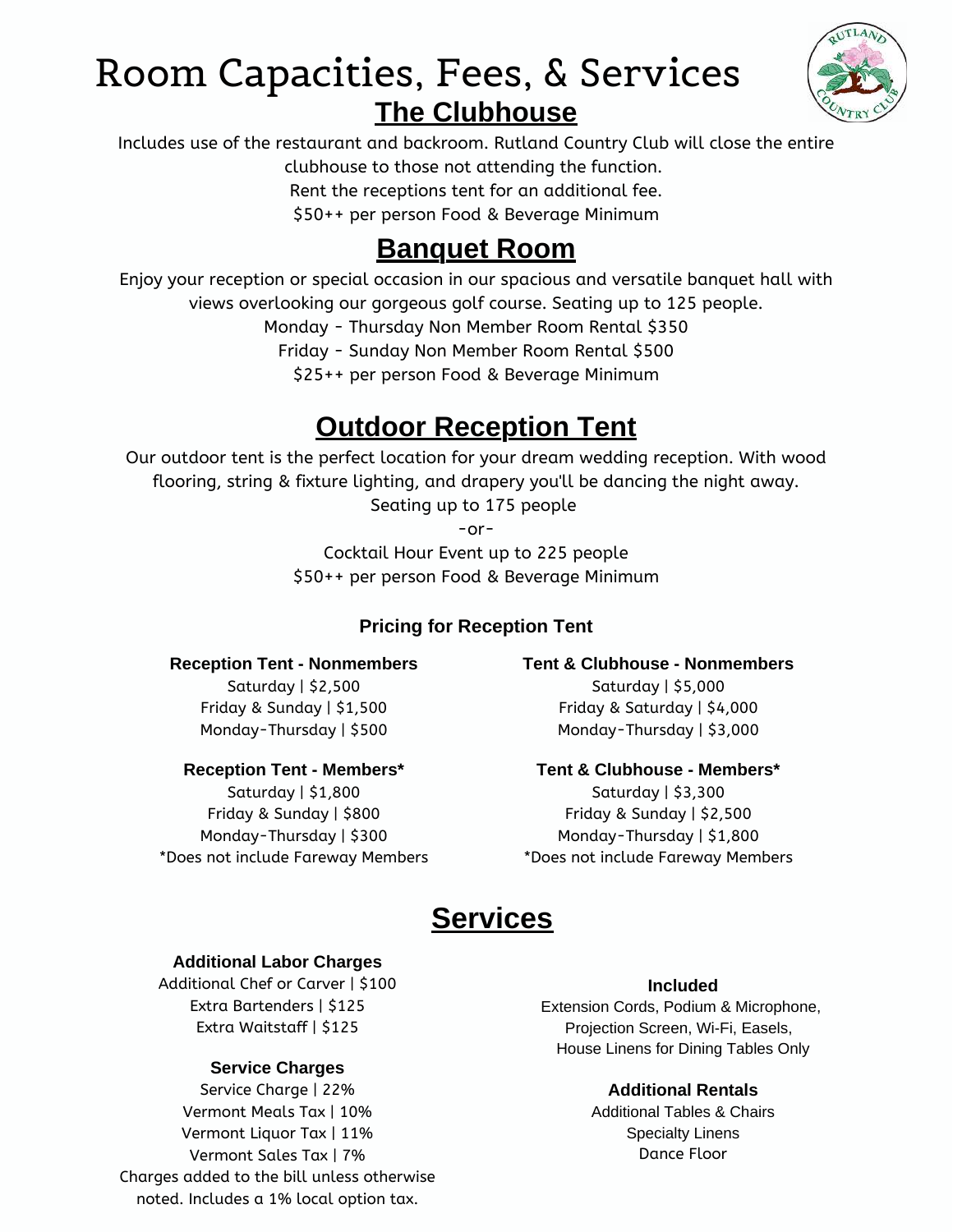

# WEDDINGS & EVENTS

# Dining Menus

Hors D'oeuvres Dinner Buffet Plated Dinner Outdoor Dining Options Breakfast & Brunch Lunch Menu Desserts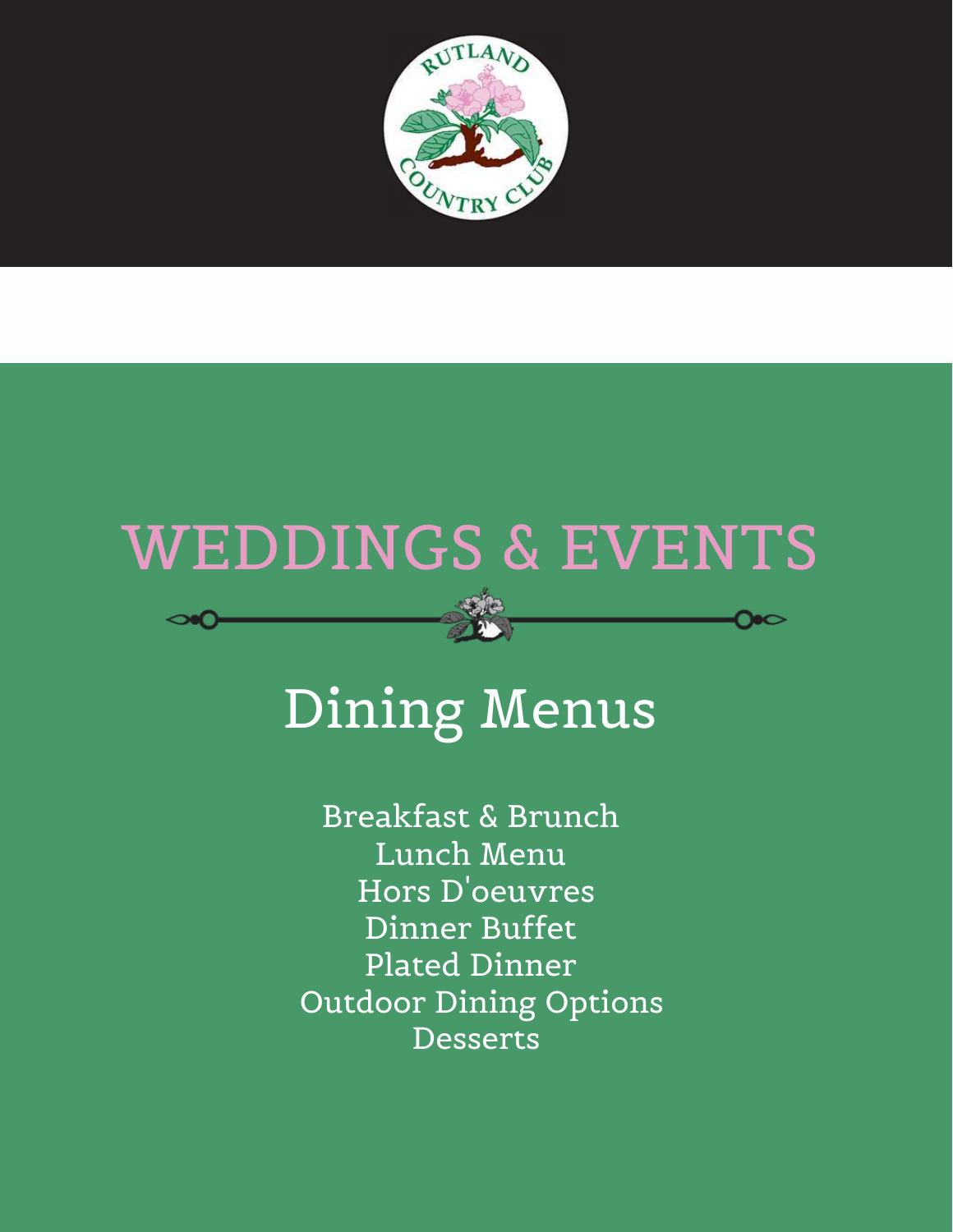### Breakfast



#### Classic Continental Breakfast

Assorted Juices Orange, cranberry, grapefruit, or pineapple

#### Bakery Display of Danish & Muffins

Cherry and cheese danish with selection of blueberry, chocolate chip, and lemon poppyseed muffins

#### Fresh Fruit (additional \$2.00 per person)

Melons, assorted berries, grapes, pineapple

Coffee & Tea

- \$7.00 per person -

#### Healthy Start Breakfast

Assorted Juices Orange, cranberry, grapefruit, or pineapple

#### Assorted Yogurts

Vanilla yogurt with traditional toppings - granola, honey, nuts, assorted berries

Fresh Fruit Platter Melons, assorted berries, grapes, pineapple

#### Coffee & Tea

#### - \$9.95 per person -

#### Hot Breakfast Buffet

#### Assorted Juices

Orange, cranberry, grapefruit, or pineapple

#### Coffee & Tea

Cherry and cheese danish with selection of blueberry, chocolate chip, and lemon poppyseed muffins

#### Fruit Salad

Melons, assorted berries, grapes, pineapple

#### Bakery Display of Danish & Muffins

Cherry and cheese danish with selection of blueberry, chocolate chip, and lemon poppyseed muffins

#### Farm Fresh Scrambled Eggs

Light and fluffy

#### Bacon or Sausage

#### Homestyle Potatoes

Seasoned, cooked until light brown and crispy

#### Pancakes or French Toast

Served with maple syrup

#### - \$19.95 per person -

#### *25 Person Minimum*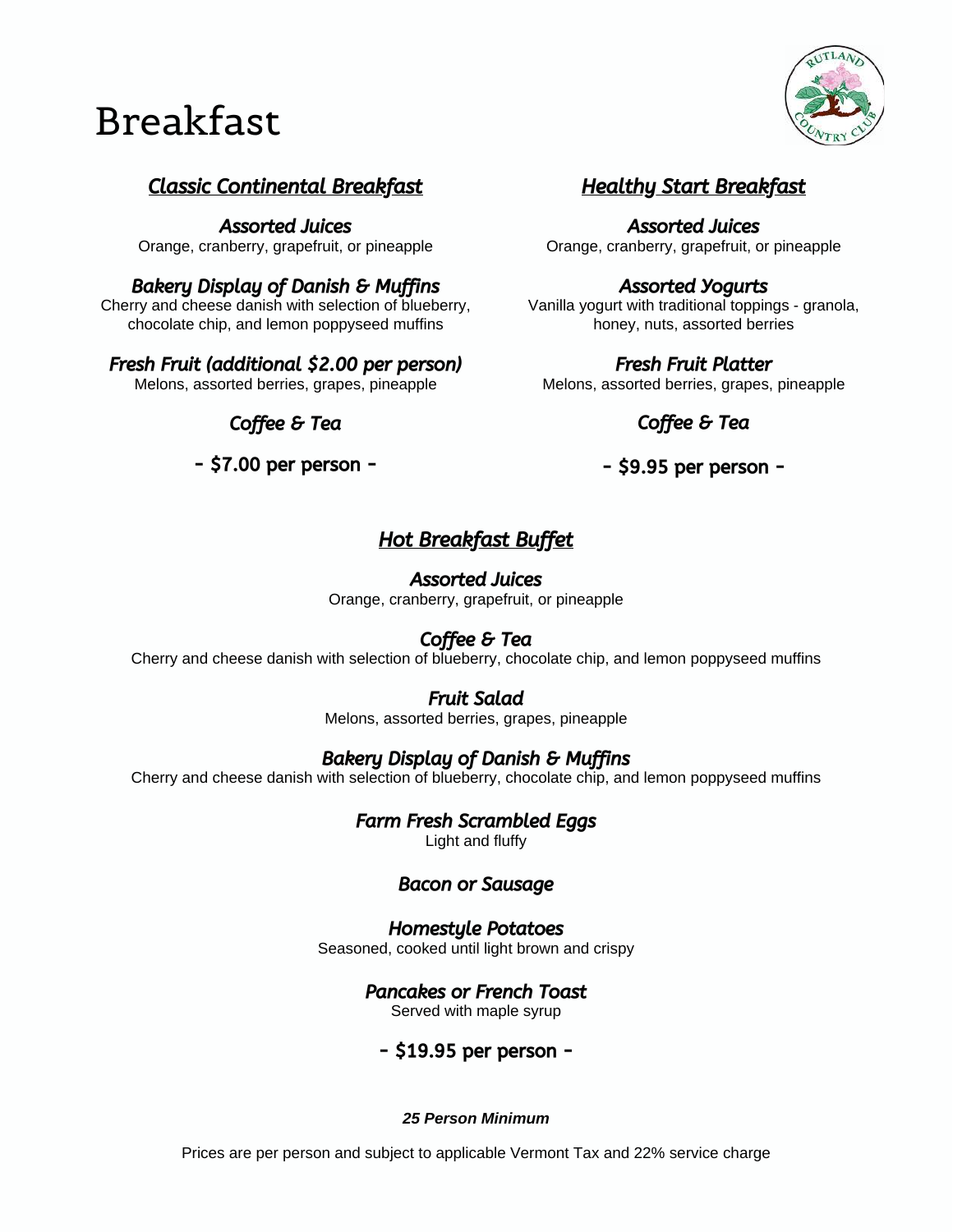### Breakfast Buffet



#### Orange & Cranberry Juice

#### Coffee & Tea

Fresh Fruit Melons, assorted berries, grapes, pineapple

#### Bakery Display of Danish & Muffins

Cherry and cheese danish with selection of blueberry, chocolate chip, and lemon poppyseed muffins

#### Omelets to Order or Quiche

Light and fluffy with various toppings including ham, bacon, cheese, spinach, onion, mushroom, and peppers

#### Bacon and Sausage

Home Fries Seasoned, cooked until light brown and crispy

#### Pancakes, French Toast, or Crepes

Served with maple syrup

#### - \$22.95 per person -

#### Fantastic Additions

Carving Station - Additional \$5.00 per person Selection of turkey or ham

Artisan Cheese Platter - Additional \$2.00 per person

Vermont's finest cheeses with assorted crackers

#### Beverage Bar - Additional \$3.00 per person

Includes Pepsi, Diet Pepsi, Sierra Mist, and Iced Tea

#### Cookie Assortment - Additional \$4.00 per person

Homemade cookies, brownies & dessert bars

#### *25 Person Minimum*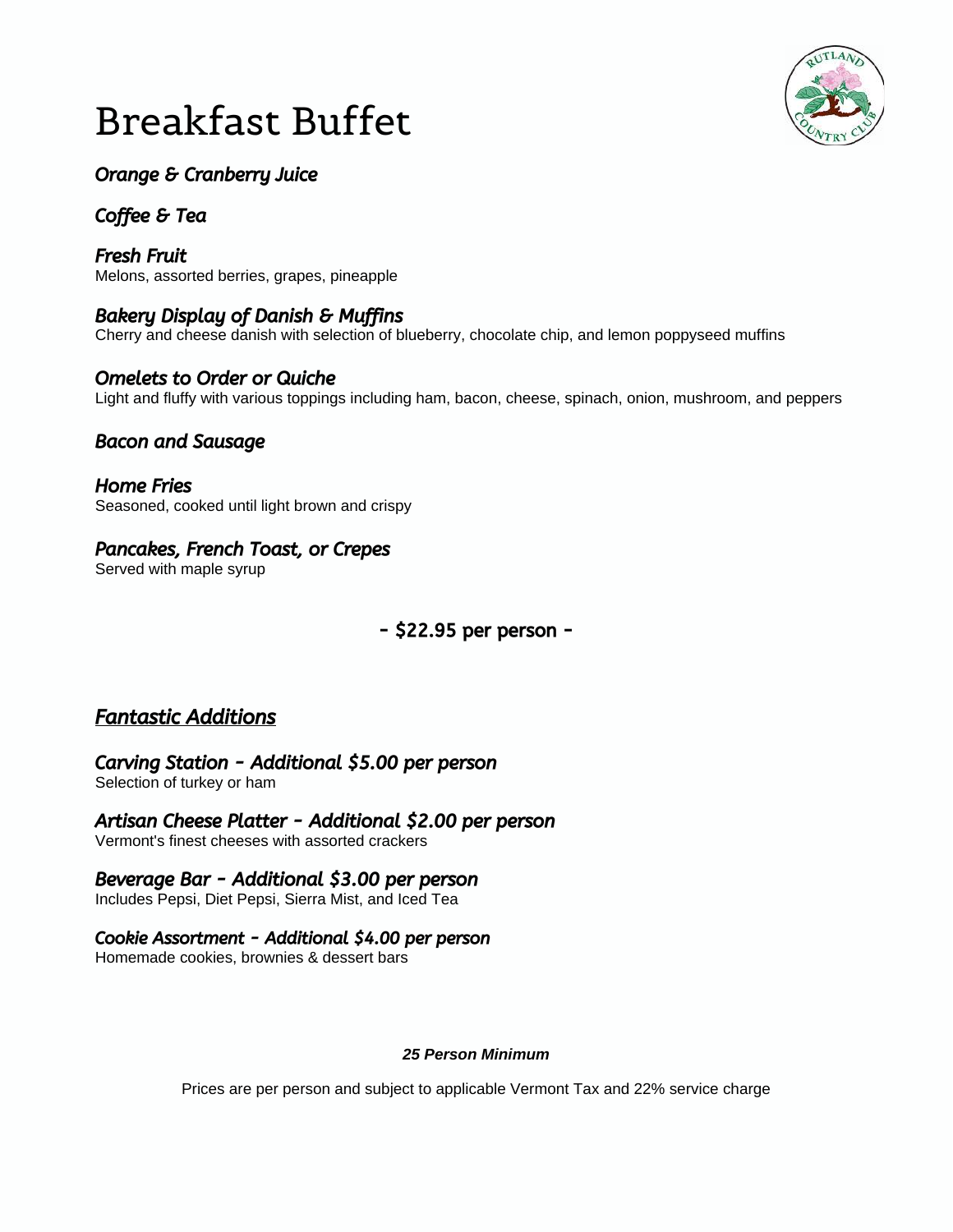### Luncheon



#### Deli Luncheon Buffet

Iced Tea & Lemonade

Garden or Caesar Salad Crisp butter lettuce or Romaine served with balsamic vinegrette or Caesar dressing

Choice of Two Side Salads Traditional pasta salad, potato salad, or coleslaw

Assorted Deli Meats and Cheeses Turkey, ham, roast beef, Swiss cheese, American, Cheddar

#### Assorted Sandwich Toppings

Freshly slided tomato, onion, and lettuce

Assorted Breads and Rolls White, rye, wheat, and sliced rolls

Condiment Selections Mayonaisse, mustard, oil and vinegar

- \$18.95 per person -

#### Fantastic Additions

Hot Seasonal Soup - Additional \$2.00 per person Soup du Jour

Bagged Potato Chips - Additional \$1.00 per person Individually bagged, assortment

Beverage Bar - Additional \$3.00 per person Includes Coffee, Iced Tea, & Pepsi Products

Dessert Assortment - Additional \$4.00 per person Chef selection of desserts including homemade brownies and cookies

#### *25 Person Minimum*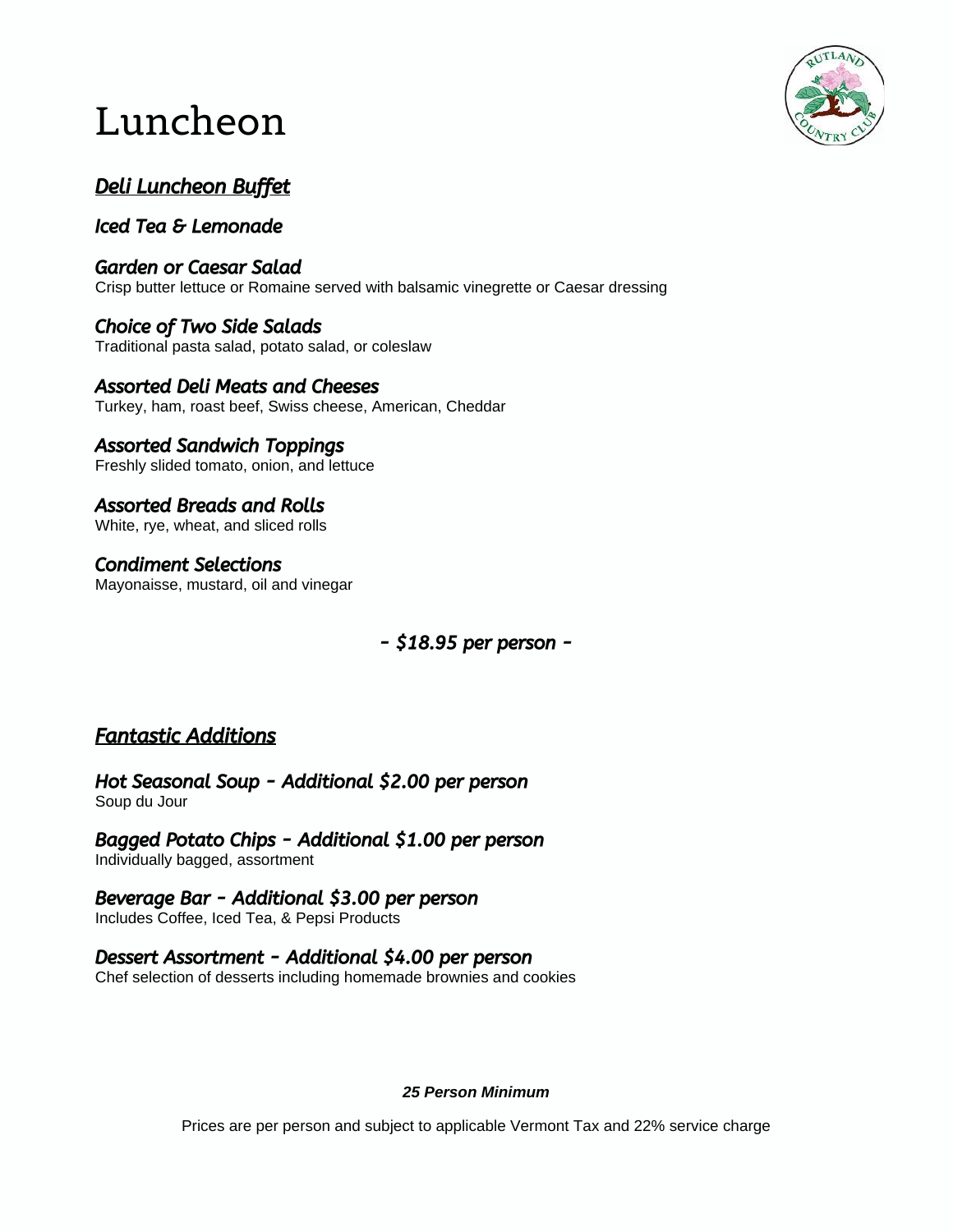### Luncheon



#### Hot Luncheon Buffet

Includes fresh garden or Ceasar salad, potato or rice, side vegetable, dinner rolls with butter, coffee, tea, and iced tea

#### Macaroni & Cheese

Creamy and delicious, baked with crumbling topping

#### Pasta Primavera

Penne pasta served with fresh seasonal vegetables topped with freshly grated Parmesan

#### Tortellini

Three-cheese stuffed pasta served with choice of alfredo sauce, marinara, or pesto

#### Penne with Meatballs

Fresh ground beef, sautéed onions and garlic, milk soaked bread & Parmesan cheese served with a traditional red sauce

#### Baked Haddock

Fresh haddock served on a creamy bed of spinach

#### Meat or Vegetarian Lasagna

Italian classic made with fresh ground beef or seasonal vegetables

#### Roast Pork with Apple Chutney

Spiced pork tenderloin complimented by a sweet and spicy apple chutney

#### Chicken Piccata, Marsala, or Dijonnaise

Sautéed chicken served with capers lemon juice, white wine - or - marsala wine and mushrooms - or tradtional Dijon mustard sauce

- One Buffet Item \$21.95 per person -

- Two Buffet Items \$24.95 per person -

#### Fantastic Additions

Hot Seasonal Soup - Additional \$2.00 per person Soup du Jour

Beverage Bar - Additional \$3.00 per person Includes Pepsi, Diet Pepsi, Sierra Mist, and Iced Tea

#### Dessert Assortment - Additional \$4.00 per person

Homemade brownies and cookies

#### *40 Person Minimum*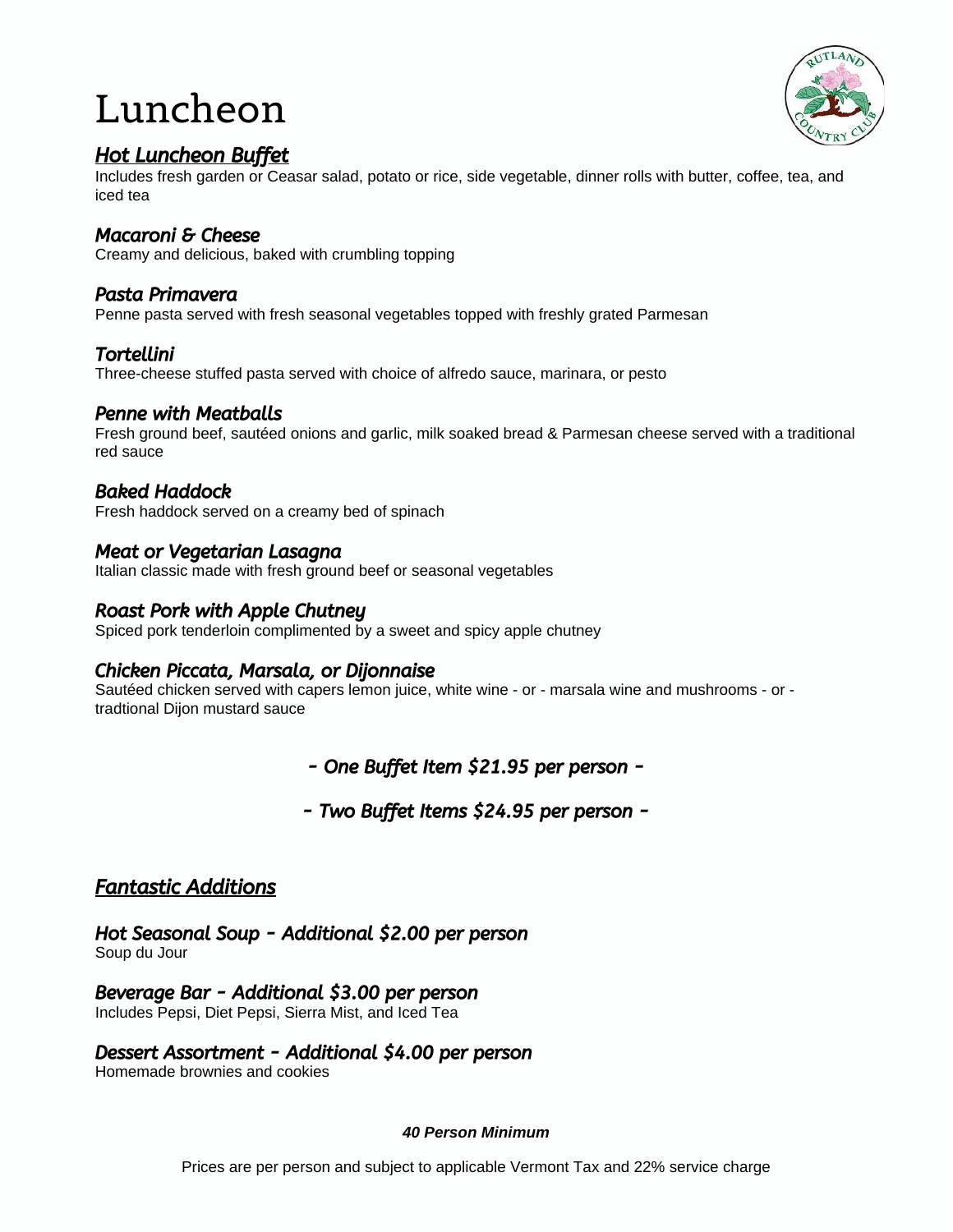

### Hors D'oeuvres

each item is priced for a quantity of 25 servings

#### Cheese & Cracker Display \$50

Vermont's finest cheeses and assorted crackers

#### Seasonal Fruit Selection & Vegetable Crudité \$65

Fresh fruit assortment & selection of sliced raw vegetables served with vinaigrette and dipping sauces

#### Stuffed Mushrooms \$50

Baby Bella Mushrooms stuffed with breadcrumbs, cream cheese, parmesan cheese, baked and served warm

#### Coconut Shrimp \$50

Jumbo shrimp coated with shredded coconut, lightly friend and served warm

#### Tempura Shrimp \$50

Fried and served warm

#### Corn Fritters \$65

Roasted corn, sweet corn sauce, deep fried and served warm

#### *Beef Shanks \$150*

Caribbean BBQ Sauce

#### Bacon-Wrapped Scallops \$90

Freshly baked scallops wrapped with thick cut bacon, served warm

#### Bruschetta \$40

Grilled Italian bread rubbed with olive oil, garlic, and salt topped with freshly chopped tomato and basil

#### Chicken & Beef Skewers \$65

Marinated grilled chicken and beef with assorted bell peppers and onions, skewered, served warm

#### Italian or Swedish Meatballs \$50

Fresh ground beef served with a traditional red sauce or traditional gravy sauce

#### Spanakopita \$40

Feta and spinach stuffed, tzatziki sauce, served warm

*Limited amount served. 25 person minimum. all items are stationary please consult event coordinator for passed hors d'oeuvres Prices are per quantity of 25 and subject to applicable Vermont Tax and 22% service charge*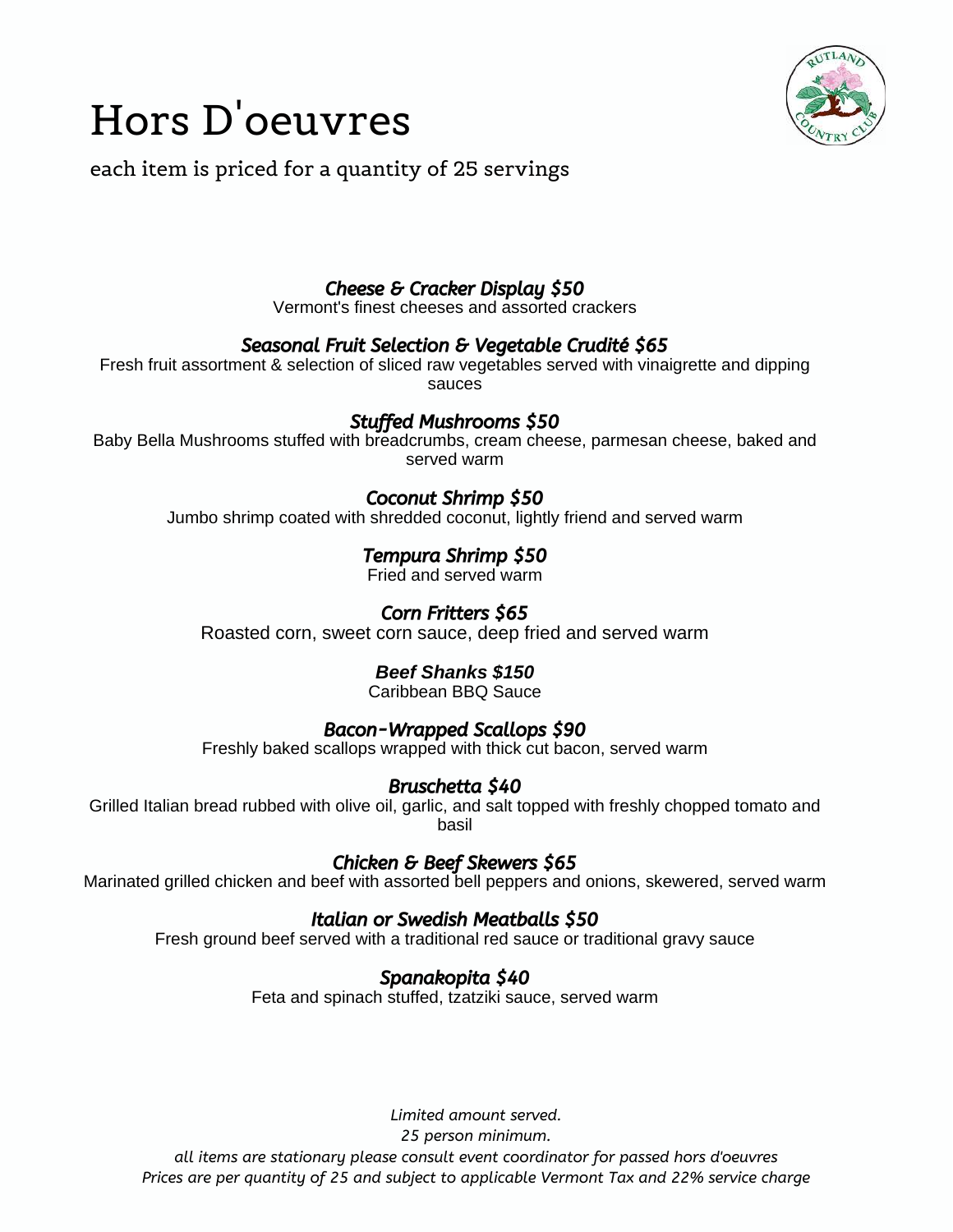### Dinner Buffet

#### **Starters**

Garden Salad Homemade Soup (additional \$2.00 per person)

#### <u>Entrée Items - Select Two</u>

All entrées served with a side of potato or rice, a fresh vegetable, dinner roll with butter, coffee and tea

#### Beef Stroganoff

Sauteed beef tips, beef broth and cream, onion, pasta

#### Classic or Vegetable Lasagna

Italian classic made with fresh ground beef or seasonal vegetables

#### Chicken Piccata

Italian-American dish made with sautéed chicken, capers, mushrooms, lemon juice, and white wine

#### Chicken Marsala

Golden pan-fried chicken cutlets with mushrooms in a rich Marsala wine sauce

#### Chicken Scallopini

Thinly sliced chicken sautéed in a lemony butter sauce, light and aromatic

#### Chicken Cordon Bleu

Breaded chicken stuffed with ham and swiss, topped with a [chicken velouté](https://www.thespruceeats.com/chicken-veloute-of-the-five-mother-sauces-996087) sauce

#### Roast Pork with Apple Chutney

Spiced pork tenderloin complimented by a sweet and spicy chutney

#### Baked Haddock Florentine

Fresh haddock served on a creamy bed of spinach

#### Vermont Cheddar Haddock

Fresh scrod baked in white wine, butter and topped with tomato, spinach, Cheddar cheese and seasoned bread crumbs

#### Baked Ziti Bolognese

Classic Italian dish served with traditional red sauce and fresh ground beef

#### Cheese Tortellini

Creamy ricotta, Parmesan, and Romano cheese-filled tortellini with choice of alfredo, marinara, or pesto sauce

#### Pasta Primavera

Penne pasta served with fresh seasonal vegetables topped with freshly grated Parmesan

#### Salmon with Maple Glaze | Market Price

Baked salmon with a simple but delicious maple butter

#### **Two Entrée Choices**

- \$42.95 per person plus tax and tip -

#### **40 Person Minimum**

Chef's Selected Dessert Display Available Prices are per person and subject to applicable Vermont Tax and 22% service charge

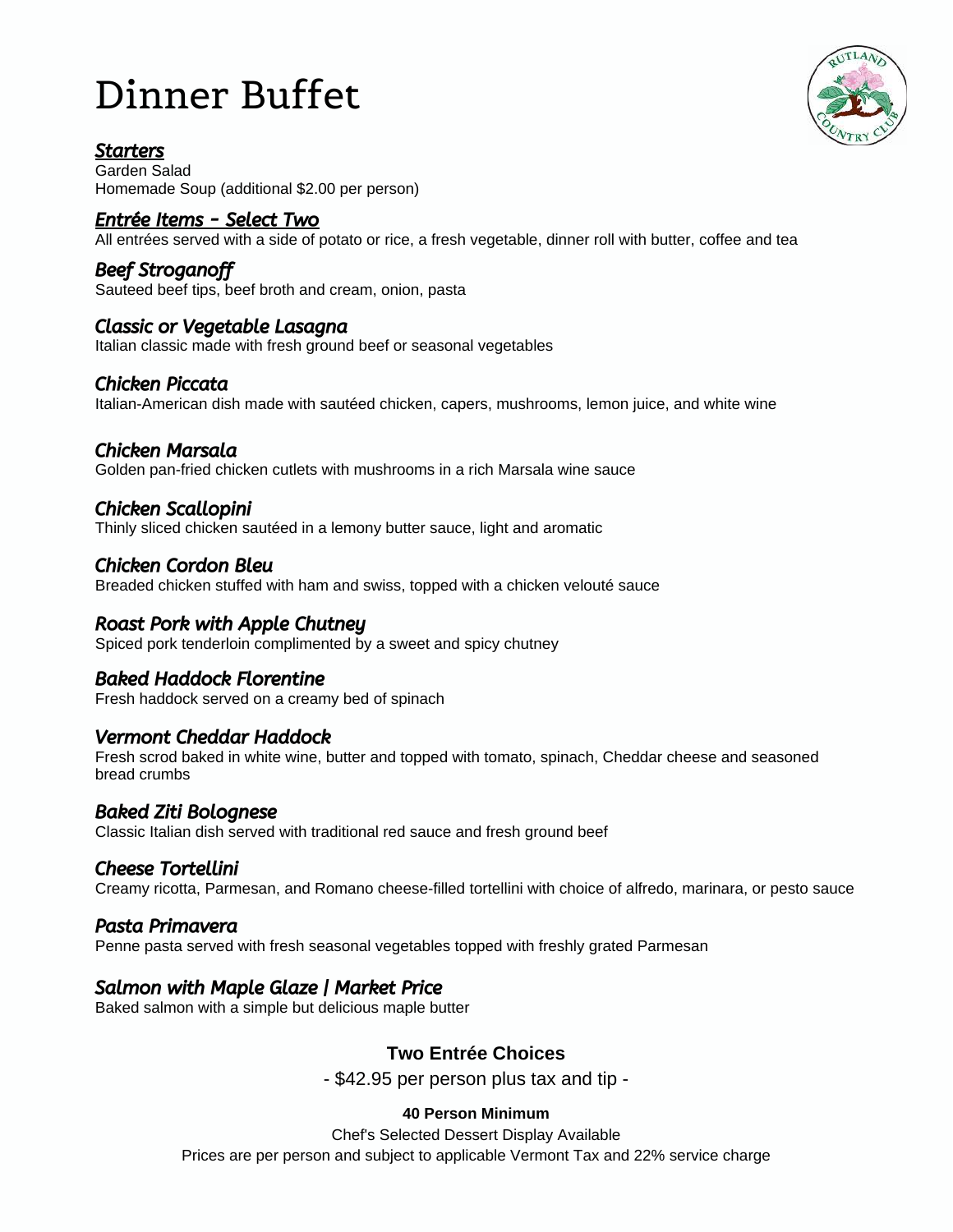

### Dinner Buffet - Carving Station

Optional Carving Station - Select One

Roast Peppercorn Sirloin Au Poivre Sirloin coated with coarsely cracked peppercorns

Roast Pork Tenderloin Seasoned tenderloin oven roasted to tender perfection

Prime Rib of Beef au jus Slow-roasted to medium rare, au jus and horseradish cream sauce

Roast Turkey Slow-roasted served with traditional gravy

Glazed Virginia Ham Baked spiral ham with sweet glaze and served with Dijon mustard

**Two Entrée Choices with One Carving Station**

**-** \$39.95 per person plus tax and tip-

**40 Person Minimum**

Chef's Selected Dessert Display Available Prices are per person and subject to applicable Vermont Tax and 22% service charge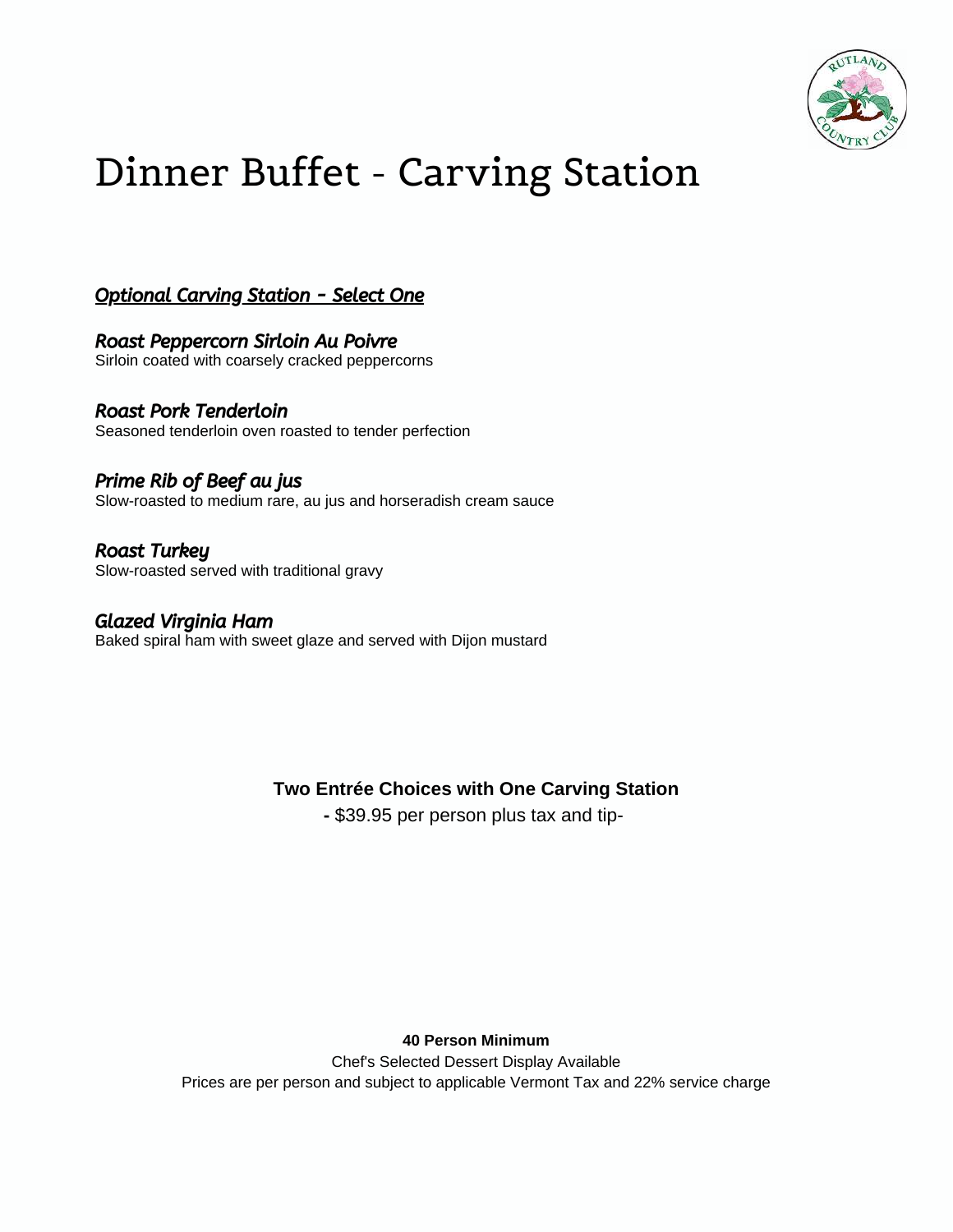### Plated Dinner

#### Starters



Garden Salad Homemade Soup (additional \$2.00 per person)

#### Entrée Items - Select Two

All entrées served with a side of potato or rice, a fresh vegetable, dinner roll with butter, coffee and tea

#### Pesto Penne Pasta | \$20.95

Tender pasta with freshly made pesto

#### Tortellini Alfredo | \$20.95

Cheese-filled tortellini alfredo served in a creamy white sauce

#### Carbonara | \$21.95

Spaghetti covered in a silky sauce with freshly sautéed pancetta

#### Chicken Piccata | \$23.95

Italian-American dish made with sautéed chicken, capers, mushrooms, lemon juice, and white wine

#### Cheddar Baked Haddock | \$24.95

Fresh haddock baked in white wine, topped with tomato, spinach, Cheddar cheese and bread crumbs

#### Boursin Chicken | \$24.95

Chicken breast stuffed with herbed and creamy Boursin cheese sauce

#### Roast Pork with Apple Chutney | \$25.95

Spiced pork tenderloin complimented by a sweet and spicy apple chutney

#### Scallop or Shrimp Scampi | \$26.95

Choice of fresh shrimp or scallops over a bed of linguine

#### Salmon with Maple Glaze | Market Price

Baked salmon with a simple but delicious maple butter

#### Grilled Sirloin Au Poivre | Market Price

Grilled sirloin crusted with roughly chopped peppercorn

#### Prime Rib with Horseradish Sour Cream Sauce | Market Price

Cooked medium rare served with spicy horseradish sauce

#### Filet Mignon | Market Price

Cooked to perfection

#### New York Sirloin with Lobster Tail | Market Price

Grilled sirloin steak with a Maine lobster tail served with melted butter

#### Filet with Garlic Shrimp | Market Price

Filet mignon topped with jumbo garlic shrimp and a garlic butter sauce

#### *Select two options from any price range above. For three or more entrée options add \$2.00 per person to selected entrées.*

Chef's Selected Dessert Display Available Prices are per person and subject to applicable Vermont Tax and 22% service charge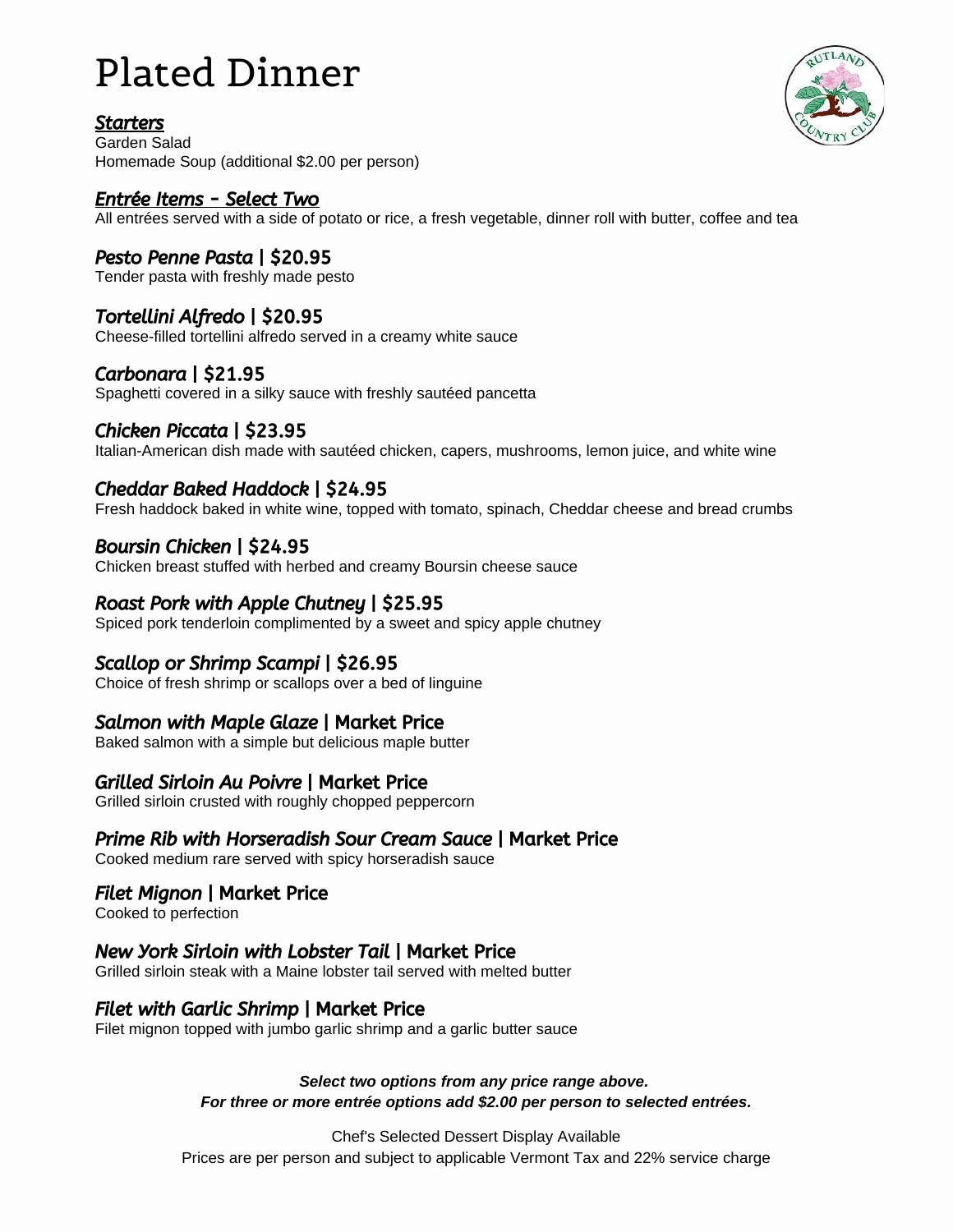### Outdoor Events Cook-Out



#### The Backyard Grill

Hot Dogs Beef franks, toasted buns, all the fixings

**Hamburgers** Fresh ground beef patties, toasted buns, all the fixings

Choice of Two Fresh Salads Traditional pasta salad, potato salad, or coleslaw

> Potato Chips Served with dip

Baked Beans Sweet and salty

Assorted Beverages, Condiments, and Fruit Pepsi, Diet Pepsi, Sierra Mist, and iced tea; ketchup, mustard, relish, onions, tomato, lettuce;

freshly sliced watermelon

**- \$18.95 per person plus tax and tip -** 

#### Summer BBQ Festival

Flank Steak Marinated, grilled, and sliced

BBQ 1/2 Chicken Grilled with sweet barbeque sauce

Choice of Two Fresh Salads Traditional pasta salad, potato salad, or coleslaw

> Baked Beans Sweet and salty

Corn on the Cob When in season

Assorted Beverages, Condiments, and Fruit Pepsi, Diet Pepsi, Sierra Mist, and iced tea; ketchup, mustard, relish, onions, tomato, lettuce; freshly sliced watermelon

#### **- \$25.95 per person plus tax and tip -**

#### New England Clam Bake

New England Clam Chowder Clams, potatoes, onion, celery, topped with crispy bacon bits, side of crackers

> 1 lb. Steamers Fresh Clams

1 1/4 lb. Maine Lobsters

Served with melted butter

Steamed Red Potatoes Seasoned and roasted

> Corn on the Cob When in season

Fresh Sliced Watermelon Summertime classic

#### **- Market Price plus tax and tip -**

#### Seasonal Dessert Selections Available

Additional \$4.00 per person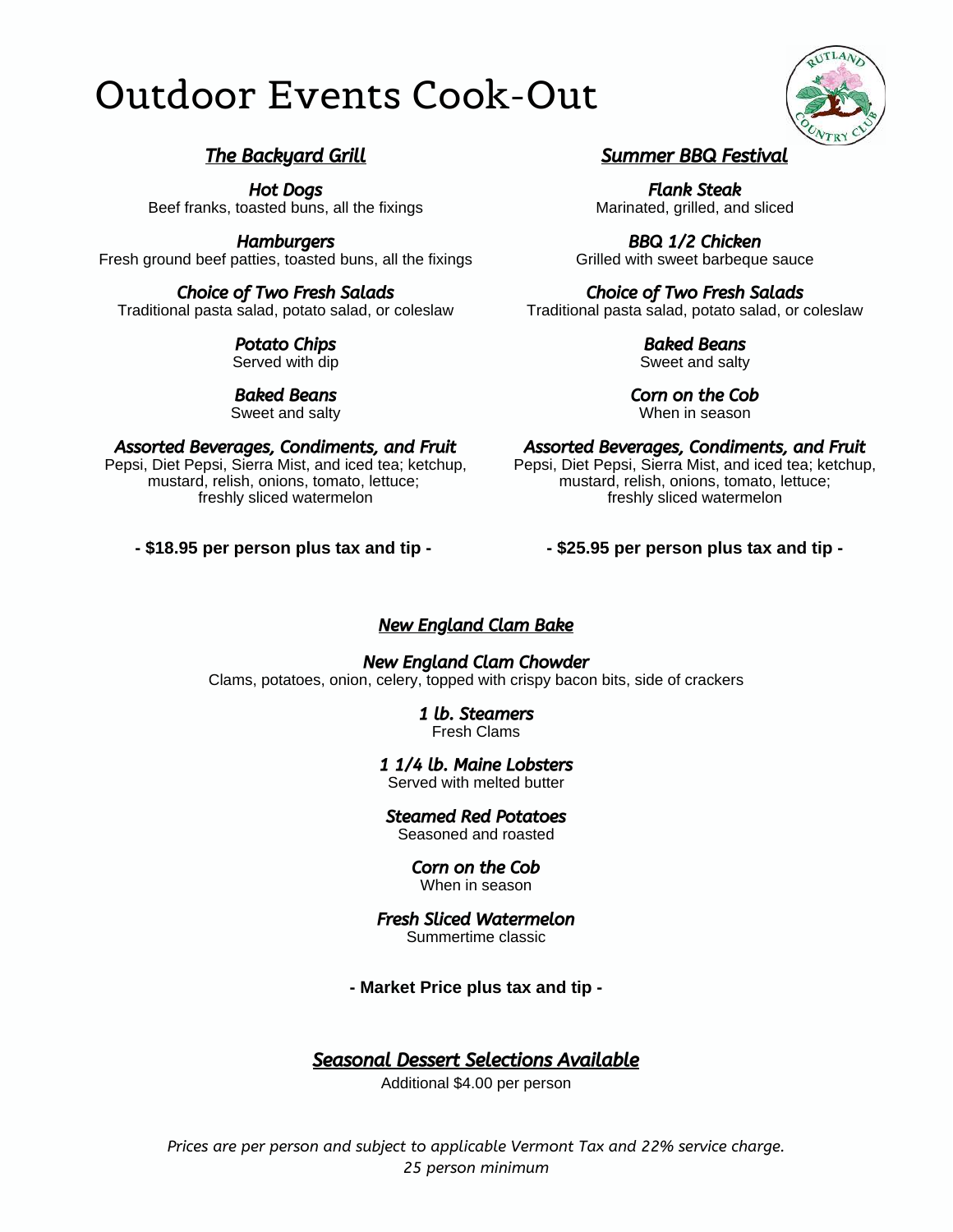### Desserts

#### Dessert Items - Select One

Chocolate Mousse Topped with freshly made whipped cream

Carrot Cake Cream cheese frosting, walnuts, caramel sauce

#### Chocolate Cake

Decadent chocolate cake with chocolate frosting and a chocolate fudge bottom

Tiger Cake Swirled chocolate and vanilla cake with vanilla frosting

#### Cheesecake

Decadent cheesecake in a variety of flavors - turtle, peanut butter, strawberry, traditional vanilla, choice of graham cracker or chocolate cookie crust

#### Chocolate Covered Strawberries

Milk chocolate covered, three strawberries per person

#### Gourmet Cookies & Brownies

Homemade cookie variety - chocolate chip, sugar cookies, chocolate cookies, chocolate fudge brownies

#### Flourless Chocolate Cake

Served with berries and cream

#### Apple Crisp

Warm apple crisp with cinnamon served with a dollop of cream or a scoop of vanilla ice cream

#### Banana Cream Pie

Fresh bananas, caramel, whipped cream, and graham cracker crust

#### Chef's Selection Tiered Dessert Display

Selection of small desserts selected by the chef displayed on a tiered cake stand

#### **One Dessert Choice**

- \$7.00 per person plus tax and tip -

#### **Select Two Desserts**

- \$12.00 per person plus tax and tip -



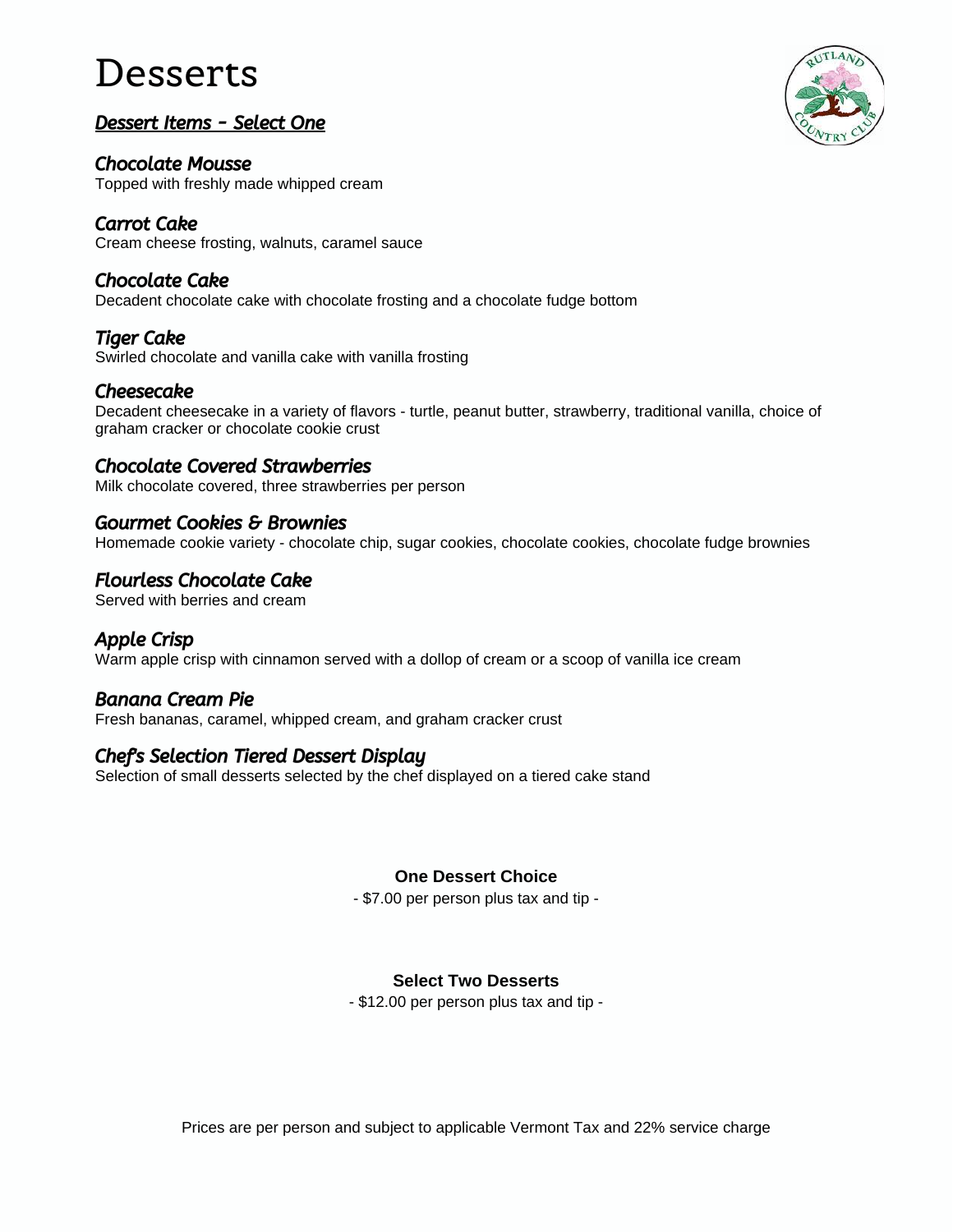

# WEDDINGS & EVENTS

# Bar Packages

Kegs or Bottled Beer Beer & Wine Standard Premium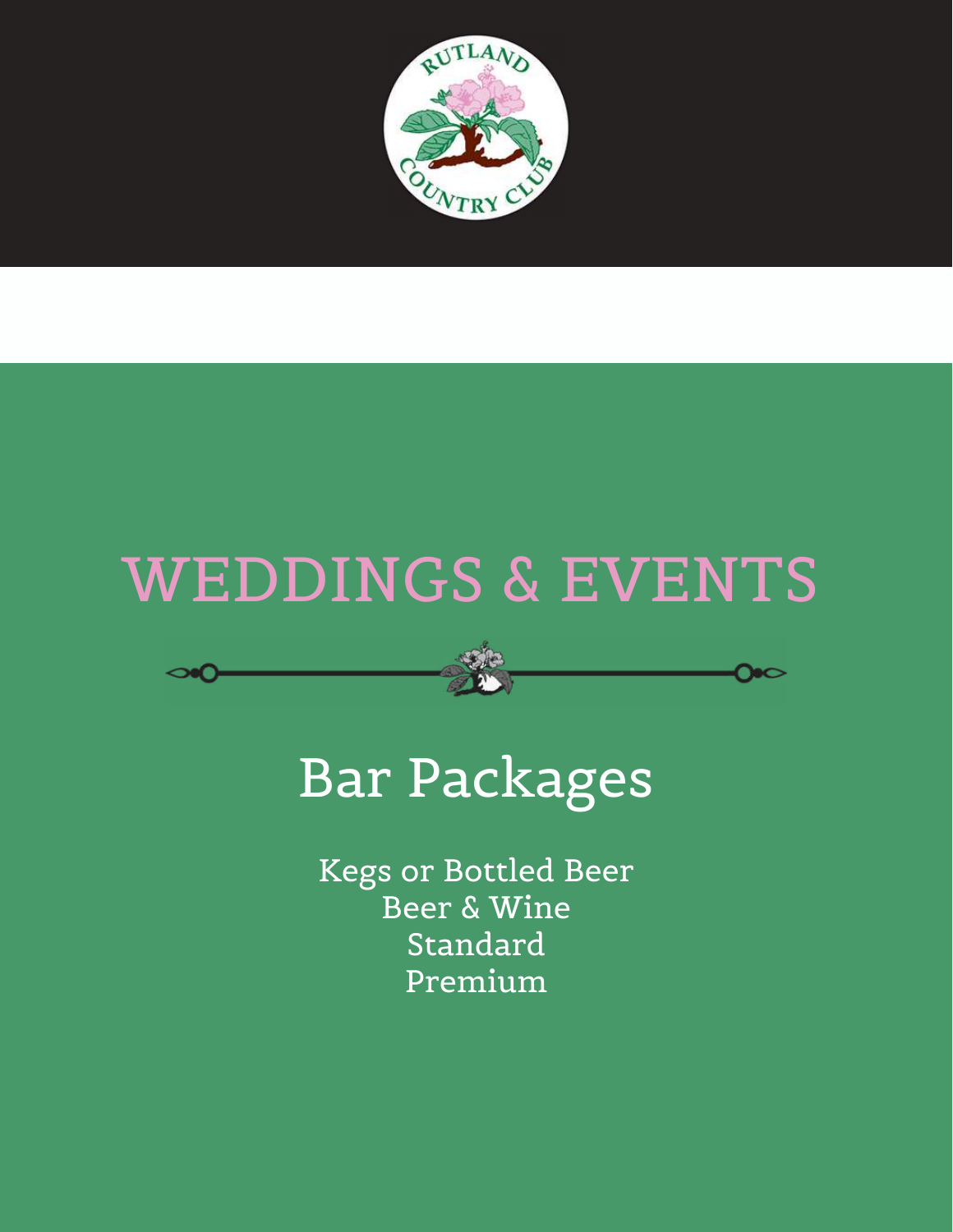### Bar Packages



#### Service

Rutland Country Club offers a versatile selection of bar service plans to accommodate any event from an intimate gathering to a wedding for two hundred. We are passionate about making your event special which is why we give you options for choosing your wine, beer, liquor, and signature drink.

#### Beer Kegs or Bottled Beer

Our beer keg and bottled beer package is perfect for those looking to have an afternoon lunch or barbecue. The package includes your choice of beer keg or four beer selections, juice, sodas, and water.

#### **Price per Keg | \$500-\$700**

#### **Prices per Person for Bottled Beer**

#### **| \$12 for one hour | \$17 for two hours | \$22 for three hours | \$26 for four hours |**

#### Beer & Wine

Our beer & wine package is perfect for those looking to have an open bar option for their guests. The package includes your choice of two red and two white wines, six beer selections, juice, sodas, and water.

#### **Prices per Person**

#### **| \$15 for one hour | \$23 for two hours | \$31 for three hours | \$34 for four hours |**

#### **Standard**

Our standard package is an excellent option for any host who enjoys specialty cocktails and getting creative. The package includes all well brand liquor, one signature drink created special for your event, your choice of two red and two white wines, house champagne, six beer selections, juice, sodas, and water

#### **Prices per Person**

#### **| \$21 for one hour | \$31 for two hours | \$39 for three hours | \$44 for four hours |**

#### Premium

Our premium package offers brand liquor to satisfy all your guests. The package includes all well and call brand liquor, one signature drink created special for your event, your choice of three red and three white wines, house champagne, eight beer selections, juice, sodas, and water

#### **Prices per Person**

#### **| \$25 for one hour | \$35 for two hours | \$44 for three hours | \$54 for four hours |**